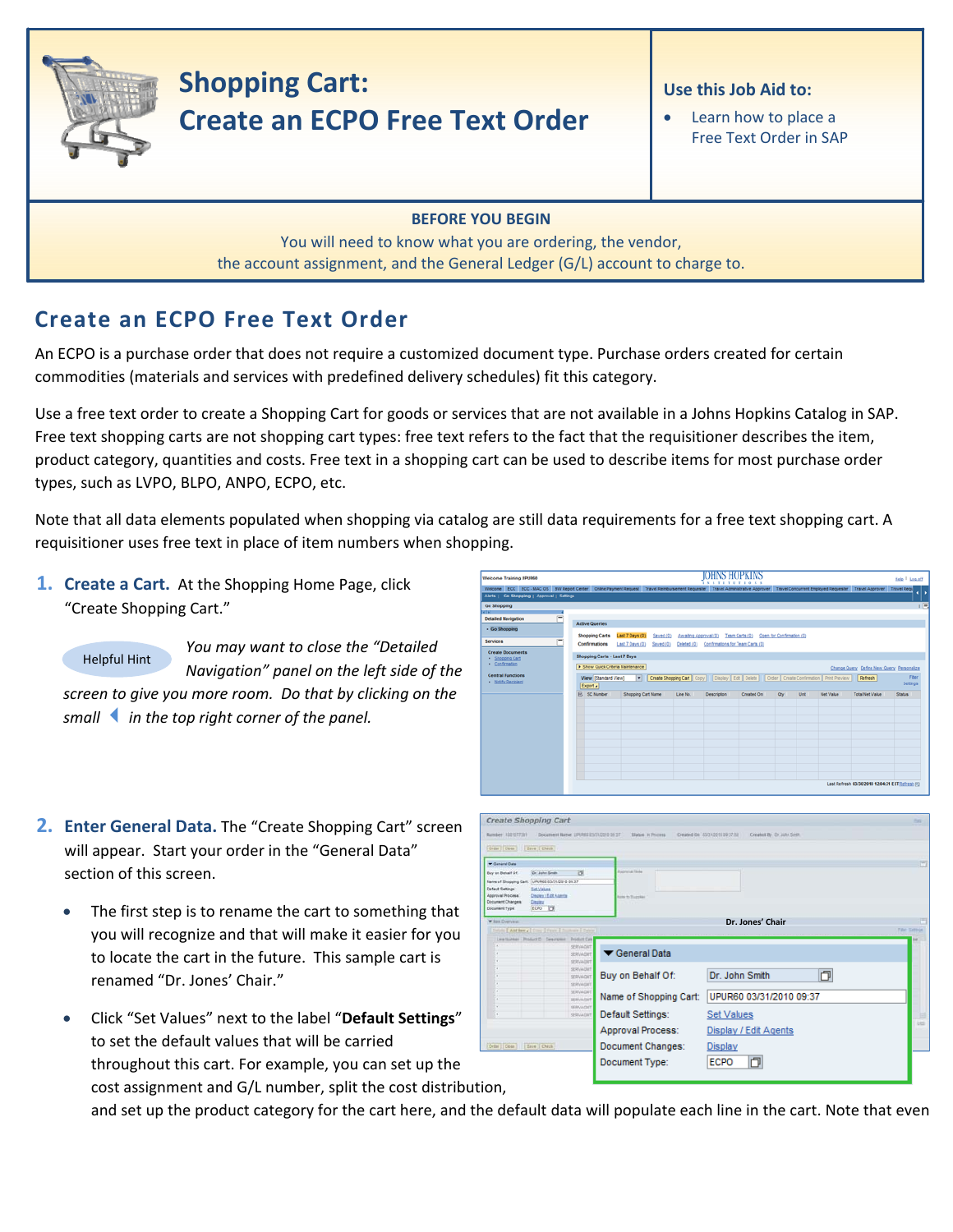after you set the default values, you can still change individual items within the cart to different values. This feature can be a great time‐saver for carts with multiple lines.

Select the document type for your order. In this case, we'll leave it at ECPO.

*When the "Change Default Settings" dialog box appears, you won't see all of the tabs that are available to you. Either stretch the box horizontally so that all of the tabs appear, or just click on the white file folder to display a list of the available tabs.* Helpful Hint

- **3. Enter Item Data.** Go to the first line in the order and start entering the order information. You'll work your way across the line for each item *before you press Enter*. Note that if you set up the default cart settings, much of this information will already be populated for you.
	- Start with the "**Description**" field. In this case, we've entered "Chair" as the description.

| <b>Change Default Settings</b> |                                      |                                                                                                       |
|--------------------------------|--------------------------------------|-------------------------------------------------------------------------------------------------------|
|                                |                                      | Your data will be transferred to all new items, items already in the shopping cart will be unchanged. |
| Item Basic Data                | Account Assignment                   | <b>Internal Note</b>                                                                                  |
|                                |                                      | Item Basic Data<br>ັ                                                                                  |
| Buy on Behalf of:              | Dr. John Smith                       | Account Assignment                                                                                    |
| Goods Recipient:               | Dr. John Smith                       | Internal Note                                                                                         |
| Product Category:              | <b>SERVAGMT</b>                      | Delivery Address / Performance Location                                                               |
| Purchase Group:                | Judith Zimmer - FunctionneschChainHU |                                                                                                       |
| Company Code:                  | JOHNS HOPKINS ENTERPHT               |                                                                                                       |
| Location / Plant:              | JHU Service Provider                 | JHU Service Provider                                                                                  |
| Storage Location:              | 门<br>Storage Location                |                                                                                                       |
|                                |                                      |                                                                                                       |
|                                |                                      | Cancel<br>ОК                                                                                          |
|                                |                                      |                                                                                                       |

|                                      |                   | <b>Create Shopping Cart</b>                    |                                                    |                                   |       |                                |             |                           |  |                                                                                                                         | first.      |
|--------------------------------------|-------------------|------------------------------------------------|----------------------------------------------------|-----------------------------------|-------|--------------------------------|-------------|---------------------------|--|-------------------------------------------------------------------------------------------------------------------------|-------------|
| Marmiller 3003077201                 |                   |                                                | Document Barne UPLIKEE EV21/2E10 28 3T             | <b>Hafan</b> is Privilena.        |       | Created On 03/31/2019 24:37:58 |             | Created By Dr. John Smith |  |                                                                                                                         |             |
| Criter   Close   Clave   Chara       |                   |                                                |                                                    |                                   |       |                                |             |                           |  |                                                                                                                         |             |
|                                      |                   |                                                |                                                    |                                   |       |                                |             |                           |  |                                                                                                                         |             |
| <b>W</b> General Data                |                   |                                                |                                                    |                                   |       |                                |             |                           |  |                                                                                                                         | e           |
| Buy an Bishart Of                    |                   | Dr. John Smith                                 | ы                                                  | Appreviat Note                    |       |                                |             |                           |  |                                                                                                                         |             |
|                                      |                   | Name of Shopping Cart: UPURED 23/31/2010 09:37 |                                                    |                                   |       |                                |             |                           |  |                                                                                                                         |             |
| Default Sattings                     | <b>Det Values</b> |                                                |                                                    |                                   |       |                                |             |                           |  |                                                                                                                         |             |
| Accreval Process                     |                   | Dazes / S.M.Agenta                             |                                                    | Saile In Sugaler                  |       |                                |             |                           |  |                                                                                                                         |             |
| Document Changes:                    | <b>TOLET</b>      |                                                |                                                    |                                   |       |                                |             |                           |  |                                                                                                                         |             |
|                                      |                   |                                                |                                                    |                                   |       |                                |             |                           |  |                                                                                                                         |             |
|                                      | 100 15            |                                                |                                                    |                                   |       |                                |             |                           |  |                                                                                                                         |             |
|                                      |                   |                                                |                                                    |                                   |       |                                |             |                           |  |                                                                                                                         |             |
|                                      |                   |                                                |                                                    |                                   |       |                                |             |                           |  |                                                                                                                         |             |
|                                      |                   |                                                | Since I Add box 4 Lives 3 Form   Sustain   Senior  |                                   |       |                                |             |                           |  |                                                                                                                         | Time Select |
|                                      |                   |                                                | Line Number Product D Description Product Category | Product Category Description      |       |                                |             |                           |  | Quarity Unit Het Price / Link Per Currency Delivery Date Nation Attachments Account Assignment Bars Status DocumentType |             |
|                                      |                   |                                                | SERVAGNT                                           | SERVICE AGREEMENTS                | 1.000 | 0.00                           | $t$ and     | 03/31/2010                |  |                                                                                                                         |             |
|                                      |                   |                                                | SERVICES                                           | <b><i>SERVICE ANNEHALISTS</i></b> | 1,000 | $\blacksquare$                 | <b>TANK</b> | <b>ENDITORY</b>           |  |                                                                                                                         |             |
|                                      |                   |                                                | SERVAGNT                                           | SERVICE AGREEMENTS                | 5.832 | 2.21                           | 4.7.0925    | 23312810                  |  |                                                                                                                         |             |
|                                      |                   |                                                | <b>SERVADUT</b>                                    | SERVICE ASSEEMENTS                | 1.500 | 8.00                           | $1 - 150$   | 03/21/2010                |  |                                                                                                                         |             |
|                                      |                   |                                                | <b>SERVAGN!</b>                                    | <b>SERVICE AGREEMENTS</b>         | 1.005 | $-0.00$                        | 1.1100      | 55/31/2510                |  |                                                                                                                         |             |
|                                      |                   |                                                | <b>SERVADIT</b>                                    | <b>SERVICE ASSETSENTS</b>         | 3,000 | 0.00                           | 3.1 USD     | 83/31/2010                |  |                                                                                                                         |             |
|                                      |                   |                                                | <b>SERVAGNT</b>                                    | GERVICE ADREEMENTS.               | 1,000 | 0.001                          | 9.1150      | 03/21/2010                |  |                                                                                                                         |             |
| Document Type:<br>W first Distribute |                   |                                                | SERVADAT                                           | <b>BERVICE ASPEEMENTS</b>         | 1,300 | 100                            | 11000       | <b>ES310S10</b>           |  |                                                                                                                         |             |
|                                      |                   |                                                | SERVADUT                                           | SERVICE ADRESIENTS                | 1,000 | 0.00                           | $1 - 1000$  | 03/31/2010                |  |                                                                                                                         |             |

Line Number Product ID Description Product Category Product Category Description Quantity U **Chair EA EA EA EA EA EA EA**  $1$  USD 03/31/2010

• Next enter the "**Product Category**." If you don't know the category, click in the box that says "SERVAGMT," then select the file folder icon to search.

巾

The "Search Product Category" dialog box will appear. The easiest way to search is to click "**Start Search**" and then select the appropriate category from the list.

- Next, go back to the first line in the order and enter the "**Quantity**." In this case, we just want 1 chair, so we'll leave it at 1.
- Enter the "**Unit**" next. If you don't know the appropriate unit to enter, select the file folder icon  $\Box$  to look it up in a list.
- Enter the "**Price**" in the Net Price/Limit field.
- Ignore the field that says "**Per.**"
- If you want to change the **Delivery Date**, do so now.
- When you are all done, click "**Enter**" to apply your selections.

| <b>Search Product Category</b>                                                        |                       |
|---------------------------------------------------------------------------------------|-----------------------|
| Display As:                                                                           | <b>Flat List</b><br>▼ |
| Note: Placeholder search with * is possible. Search ignores upper/lowercase spelling. |                       |
| Product Category ID:                                                                  |                       |
| Description:                                                                          |                       |
| Logical System:                                                                       | 门                     |
| Restrict Number of Value List Entries                                                 | 500                   |
| Start Search<br>Reset                                                                 |                       |
|                                                                                       | OK<br>Cancel          |
|                                                                                       | اللبي                 |

**Helpful Hint!** *Don't forget to click "Enter" when you have completed the line. That's the only way to make the order details appear!*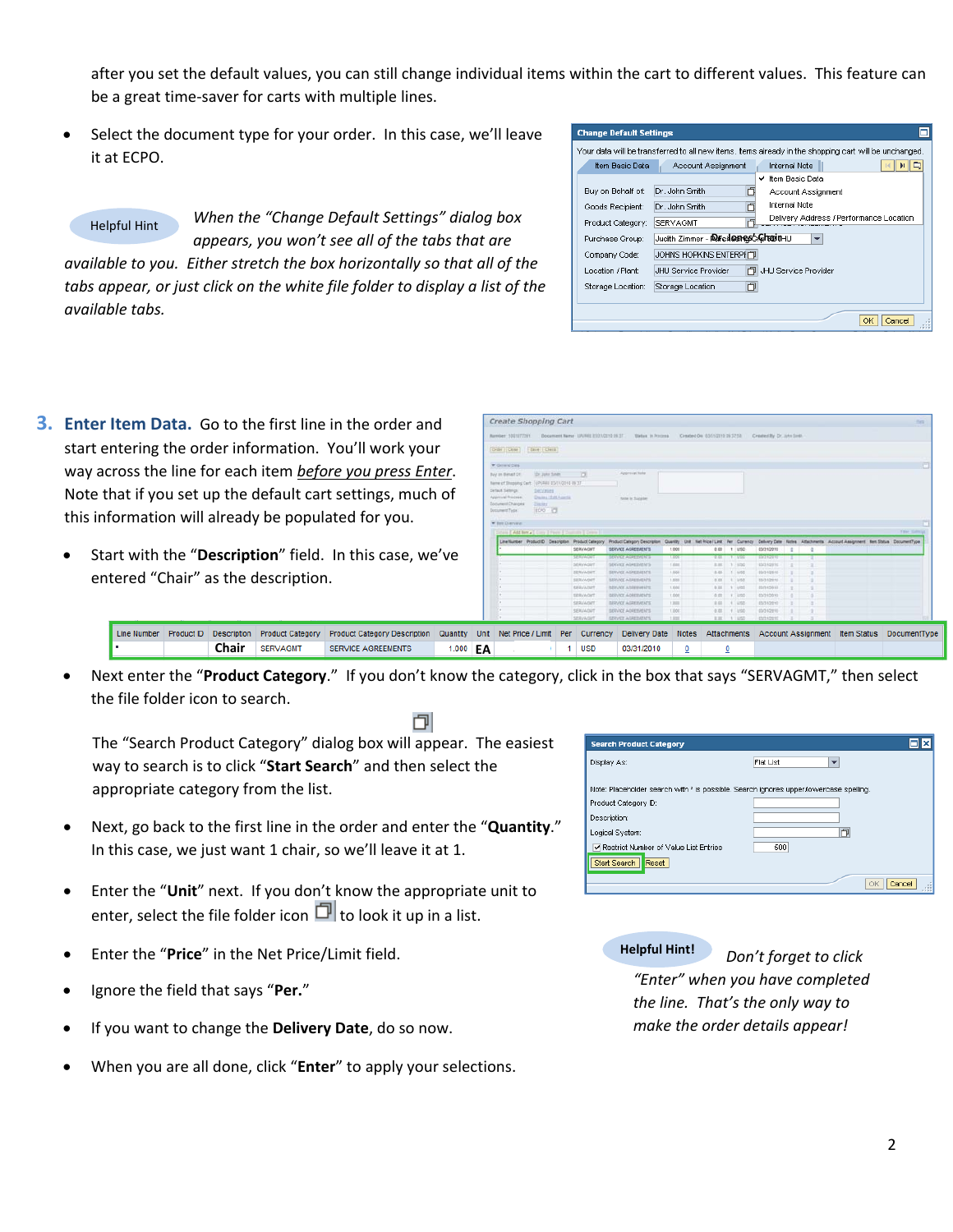- **4. Item Details.** After you click Enter, the "**Details**" button will become active. Click it to display the details for the first line in your order. The first tab "Item Data" will automatically be displayed.
	- Enter the catalog number (or product or item number) in the field labeled "**Supplier Product Number**."



*You can expect to see errors at the top of the screen! You will resolve*

*them as you enter the details associated with this cart.*

- **5. Account Assignment.** After you click Enter, the "Details" button will become active. Click it to display the details for the first line in your order. Click on labeled "Account Assignment."
	- Check the cost object under the "Account Assignment" header (this field could say Co Internal Order, or WBS Element) to make s is correct for your order. **ED** Details for tem Data

You can see wh **Cost Distrib** Number  $0001$ 

Click in the field under the header that says "General Ledger Account." Verify which G/L account with your financial

|                                                                                                           | 100.00 Cost Center                           |                                       | $-1010289732$                |                                          | <b>IT TRAINING</b>                                                       |              | 631001           |                           | <b>FURNITURE</b>           | 101                  |           |
|-----------------------------------------------------------------------------------------------------------|----------------------------------------------|---------------------------------------|------------------------------|------------------------------------------|--------------------------------------------------------------------------|--------------|------------------|---------------------------|----------------------------|----------------------|-----------|
| Accounting Line Number                                                                                    | Percentage                                   | Account Assignment Category           |                              | Assign Number                            | Account Assignment Description                                           |              |                  | General Ledger Account    | General Ledger Description | <b>Business Area</b> |           |
| o bears the costs and, if necessary, you can distribute the cost to several cost centres<br>on Percentage | Details Add Line Copy Paste Duplicate Detete |                                       |                              | Spit Distribution Change All tems        |                                                                          |              |                  |                           |                            | Fiter                | Settings  |
| <b>Account Assignment</b>                                                                                 | Notes and Attachments                        | Delivery Address/Performance Location |                              |                                          | Sources of Supply / Service Agents                                       |              |                  | Approval Process Overview |                            |                      |           |
| r item 1 Chair                                                                                            |                                              |                                       |                              |                                          |                                                                          |              |                  |                           |                            |                      |           |
| ure that it                                                                                               | Jam Type:<br><b>Product D.</b>               | Material (w)                          |                              | ö.                                       | Ordered Quantity / Unit:<br>Open Quantity / Unit                         |              |                  | 0.000<br>1.7A             |                            |                      |           |
|                                                                                                           | <b>Identification</b>                        |                                       |                              |                                          | Currency, Values, and Pricing<br><b>Order Quantity / Unit</b>            |              |                  | <b>ITE EACH</b><br>$1$ EA |                            |                      |           |
| ost Center,                                                                                               | <b>Bank Data</b>                             | <b>Account Assignment</b>             | <b>Scien and Attachments</b> |                                          | Delivery Address/Ferformance Location Sources of Suzaly / Service Agents |              |                  |                           | Approval Process Overview  |                      |           |
|                                                                                                           |                                              | 4         Details for item 1 Chair    |                              |                                          |                                                                          |              |                  |                           |                            |                      |           |
|                                                                                                           |                                              |                                       |                              |                                          |                                                                          |              |                  |                           |                            | <b>Total Value</b>   | 0.00 1:50 |
|                                                                                                           | ٠                                            |                                       | SERVADNT                     | SERVICE AGREEMENTS                       | 1,000                                                                    | 0.00         | 1.1050           | 03/31/2010                |                            |                      |           |
|                                                                                                           | $\overline{a}$                               |                                       | <b>SERVAGNT</b><br>SERVAGNT  | SERVICE AGREEMENTS<br>SERVICE AGREEMENTS | 1.000<br>1.000                                                           | 0.00<br>0.00 | $+1250$<br>1.150 | 03/31/2010<br>03/31/2010  |                            |                      |           |
|                                                                                                           | $\cdot$                                      |                                       | <b>SERVAGNT</b>              | SERVICE AGREEMENTS                       | 1.000                                                                    | 0.00         | 1.050            | 03/31/2010                |                            |                      |           |
|                                                                                                           |                                              |                                       | SERVAGNY                     | SERVICE AGREEMENTS                       | 1.000                                                                    | 0.00         | $1 - 150$        | 03/31/2010                |                            |                      |           |
| the tab                                                                                                   | ×                                            |                                       | SERVAGNT<br><b>SERVAGNT</b>  | SERVICE AGREEMENTS<br>SERVICE AGREEMENTS | 1,000                                                                    | 0.00.        | 1.150            | 63/31/2010                |                            |                      |           |

0.000 0.000 0.000 0.000 0.000 0.000 0.000 0.000 0.000 0.000 0.000 0.000 0.000 0.000 0.000 0.000 0.000 0.000 0.000 0.000 0.000 0.000 0.000 0.000 0.000 0.000 0.000 0.000 0.000 0.000 0.000 0.000 0.000 0.000 0.000 0.000 0.000 100<br>100<br>100<br>100<br>100

**164 2 EAD** 

100 USO 25 Price Dat |

ö

 $1.54$ 

1.000<br>1.000<br>1.000<br>1.000<br>1.000<br>1.000

Deli

 $\Box$ 

 $\boxed{7}$  FURNITURE

JHEN **T** JOHNS HOPKINS ENTERPRISE

Paulette Spann - Purchasing Grp 42 JHU | w

administrator, and then enter it in this field.

#### **Helpful Hint**

*If you want to copy the G/L account number to all of the items in your cart, click "Copy" and "Change All Items" to apply the account number throughout the order.*

**Them Data** | Account Assignment | Notes and Attach

nim | z<mark>ostemu | Copy |</mark> Form | Duplicate | Celefe |

**Example 18 Marshall Account Assignment** Notes and Attachments

Material  $\vert \mathbf{v} \vert$ 

Cha 56000000

 $\Box$ 

is | Add firm a | Copy | Frank | Deplicate | Delete

Details for item 1 Chair

Identification

ltem Type:

Product ID:

Description: \*

Product Category: Order as Direct Material:

Company Code

Purchasing Group:

Supplier Product Number: Organization

- **6. Select a Supplier.** Next, click the tab labeled "Sources of Supply/Service Agents" (also under "Details"). This is where you'll select the supplier for the equipment that you wish to order.
	- Sources of Supply may appear in the fields under this tab.
- of Vou can order from the follow ssigned. You can order from the fo<br>rees of supply lound in the system<br>. Sources of Supply Assion Supplier Compare Suppliers You may suppose a proforred suppler to the purchasing depe chanal Soudi  $\Box$ Order Close | Save Check

Sauroos of Super Hervine Anoda

If no sources appear, or if you prefer a different supplier, click in the "Preferred Supplier" at the bottom of the screen. To search for a supplier, select the file folder icon  $\Box$  to look it up in a list. If you're not sure how to locate a supplier, there is a Job Aid called "Searching for a Vendor" that can help.